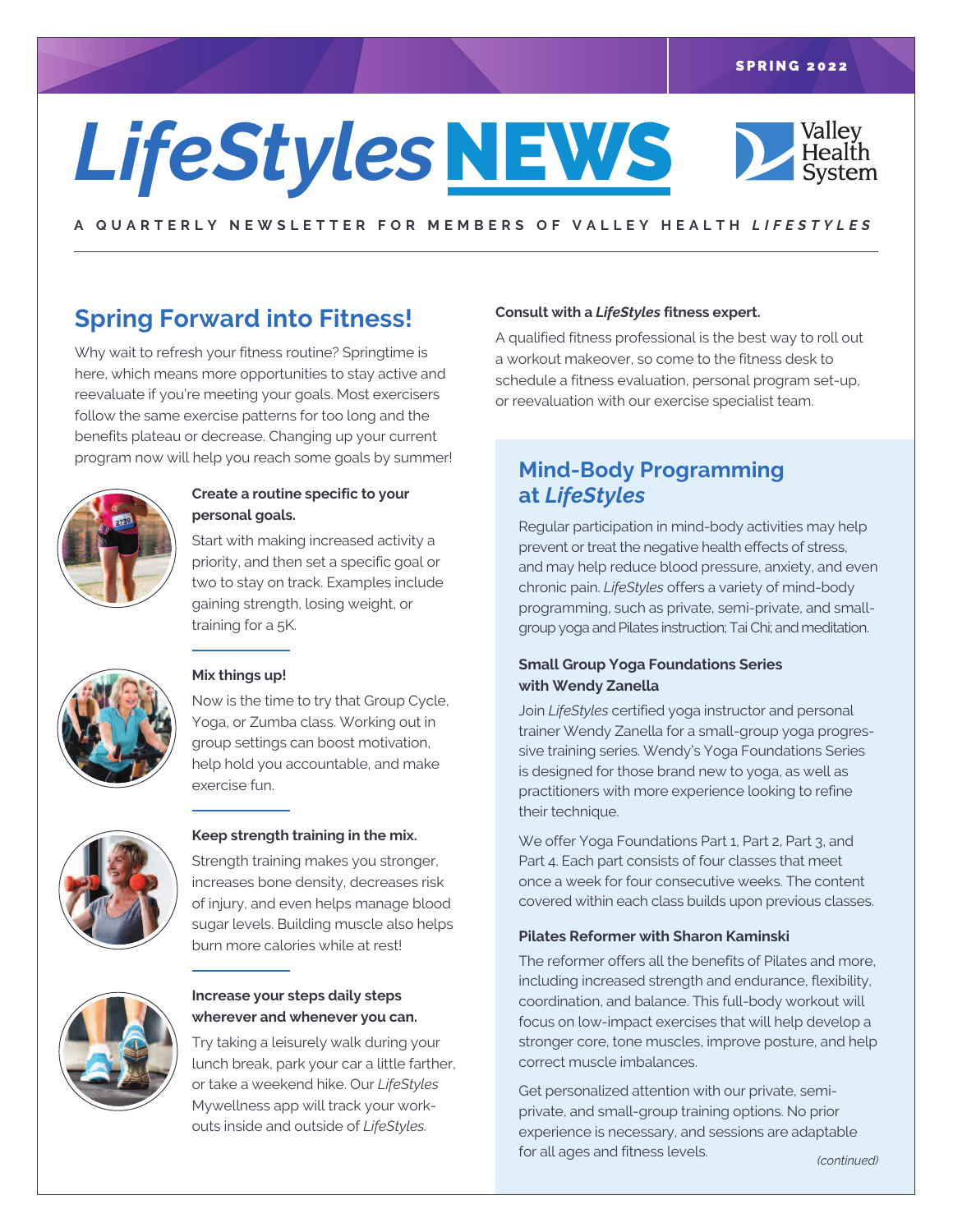## **Mind-Body Programming at** *LifeStyles*

*(continued from page 1)*

#### **Tai Chi with Chris Wilson**

Join us for our Tai Chi classes at *LifeStyles!* Tai Chi is a meditative martial art that has been practiced for centuries and integrates body, mind, and spirit. Benefits include balance, strength, flexibility, and stress reduction. Classes are taught by certified Tai Chi instructor Chris Wilson, who has many years of experience studying with the Traditional Yang Family. *LifeStyles* offers courses for beginners and those who have experience.

#### **Meditation and Meditative Flow Series**

Join certified yoga instructor Adina Kelman for this three-part workshop that incorporates guided meditations, meditative flow movement sequences, and optional journaling to close each session.



**For more information on any of our mind-body programming and session dates and times, please contact our medical fitness manager at 201-316-8434. Class size is limited and small-group training rates apply.**

#### **Parkinson's disease-specific exercise programming is back at** *LifeStyles!*

We are excited to bring back our Parkinson's diseasespecific exercise program for those members and nonmembers who are living with Parkinson's disease. Exercise is an important part of managing Parkinson's disease and can help slow its progression and control symptoms. Our evidence-based fitness program is designed to empower those living with the disease by optimizing their activities of daily living and retraining their body and mind.

**For more information, please contact our medical fitness manager at 201-316-8434.**

# **Aquatics News**

#### **Triathlete Swimming Program**

Come join our new program for swimmers who are looking to get stroke-specific work from our highly qualified coaches, including fundamentals, training for triathletes, and how to produce a successful triathlon swim.

Please see aquatics manager for pricing!

## **Recreation News**

#### **Pickleball**

Come join us for an **Introduction to Pickleball course**

- **When:** First Monday of each month from 2 3 p.m.
- ◗ **Where:** Gymnasium
- ◗ Sign up via the Mywellness app

**Pickleball Schedule: Come join us for Pickleball! Monday & Thursday Sessions:** 11 a.m. to Noon and 12:30 – 1:30 p.m.



**Friday Sessions:** 4:30 – 5:30 p.m., 6 – 7 p.m.

Now offering private and/or small group-sessions. Please see recreation manager for pricing!

#### **Rock Climbing Wall**

A *LifeStyles* staff member will be on hand to teach proper climbing techniques and belay active climbers. Open climb schedules will be posted weekly at the front desk!

#### **Rock Climbing Schedule:**

**Tuesdays:** 4 – 6 p.m. **Fridays:** 3 – 5 p.m.

#### **Birthday Parties at** *LifeStyles*

Does your child have a birthday coming up? There isn't a better place in town than *LifeStyles* to host a birthday party! Choose from one of our packages or create your own perfect birthday celebration. Activity areas available include the gymnasium, swimming pools, and the rock wall.

**Call our recreation manager at 201-316-8435 to book your party today!**

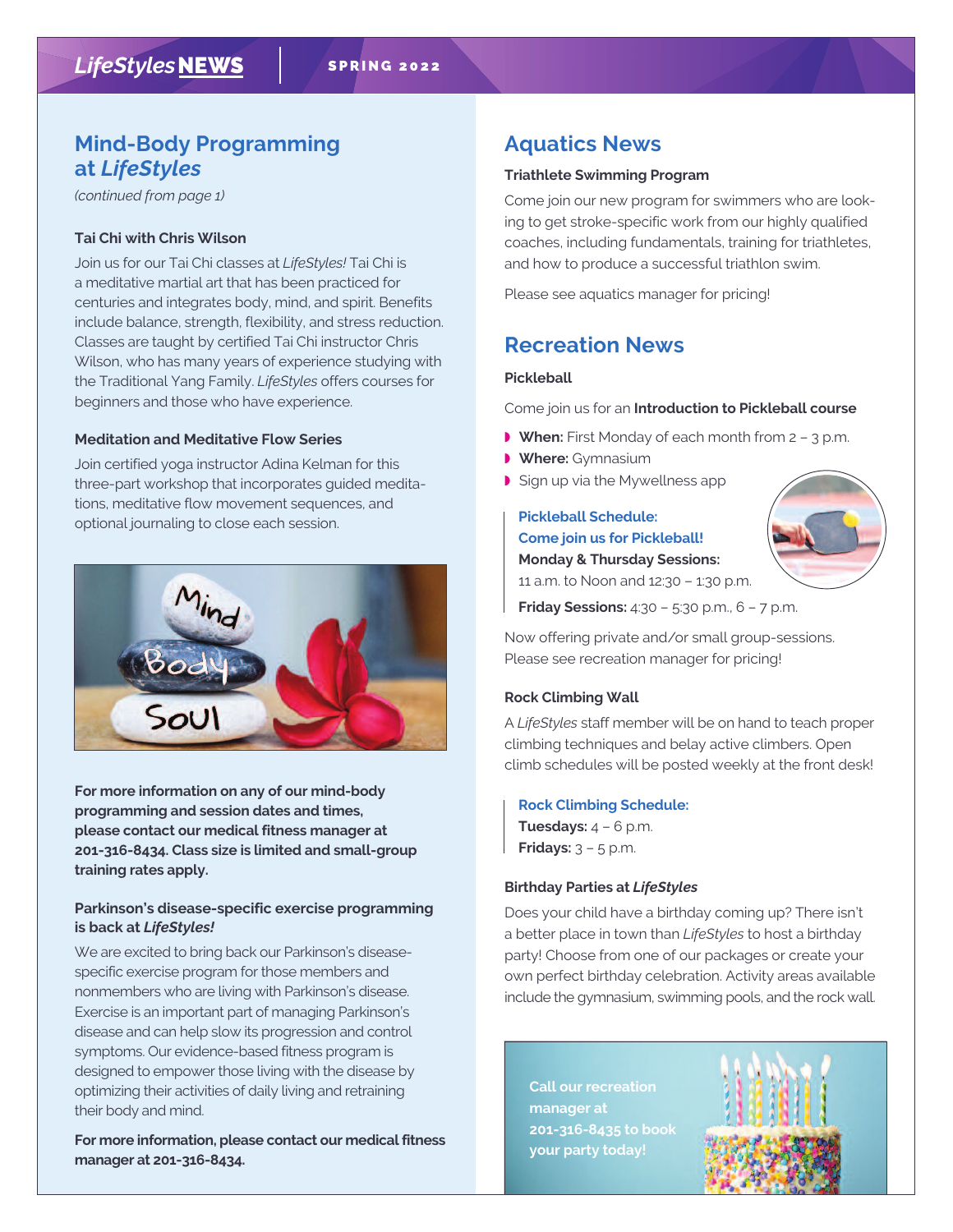# SPRING 2022 | LifeStyles NEWS

#### MEMBER TESTIMONIAL

#### *LifeStyles* **Member Spotlight: Vicki Johnson**

Meet *LifeStyles* member of over three years Vicki Johnson! Before joining *LifeStyles,* Vicki rarely exercised consistently. Several years ago, she began swimming at the town pool. When Vicki joined *LifeStyles* in 2018, she swam on a more consistent basis of two-to-three days per week. She then met the exercise specialist team, had a fitness assessment, and was given a personal exercise prescription, which motivated her with a well-rounded fitness program. This included strength training machines, cardiovascular exercises beyond swimming, and being a frequent pickleball athlete here. Vicki feels that *LifeStyles* has given her a sense of confidence to try new things and the motivation to be more active.

*…LifeStyles* **has given her a sense of confidence to try new things and the motiva- " tion to be more active."**

Vicki's daily exercise routine also consists of biking and aquatic group exercise classes. Returning to the bike at *LifeStyles*



has encouraged her to get her own bike out during the spring and summer months to bike national parks and the Jersey shore boardwalk.

Vicki feels that joining *LifeStyles* has been a very positive experience in

her life. Her membership has improved her overall confidence and helps to relieve stress from her everyday life. Vicki says that from the time she enters *LifeStyles* to the time she leaves, the staff is always so welcoming and friendly. Vicki has also met many members and developed new friendships since she joined *LifeStyles*.

## **"Mywellness MOVEs"**

One of the best ways to use the *LifeStyles* Mywellness app is to track all of your physical activity. The app measures it by MOVEs, physical activity points based on intensity. Make sure that your activity gets tracked by:

- ◗ Allowing your phone's native health app to sync.
- ◗ Syncing wearables like a FitBit or a heart rate monitor.
- ◗ Entering your outdoor physical activity.
- ◗ Making sure that the exercises in the workout in the app are marked as done and the workout is saved.

This will help achieve the recommended 1,000 MOVEs per day and climb the Valley Health *LifeStyles* leaderboard! You can see how many MOVEs you've accumulated on the Results page. If you need any assistance with the Mywellness features, reach out to any *LifeStyles* staff member.

## **Do You Know Your Resting Metabolic Rate (RMR)?**

The key to maintaining a healthy weight is **energy balance**, or burning more energy than your body absorbs. When food is absorbed into your body, it must either be burned as energy or stored as fat. Use your RMR to construct an eating plan designed to burn more than you eat.

A resting metabolic rate test (RMR) tells you precisely how many calories your body burns all day, every day, just to stay alive. How many more you burn through activities of daily living and exercise is up to you. Factors affecting RMR include weight, age, body composition, hormone levels, and gender, making it a unique number.

**You can easily increase your RMR by gaining muscle tone** through your resistance training program (aka lifting weights) and burning more calories while you rest!

*LifeStyles* members can get a RMR test for **25 percent** off the regular rate — that's only \$45 to find out your unique RMR number. Schedule your test appointment today.